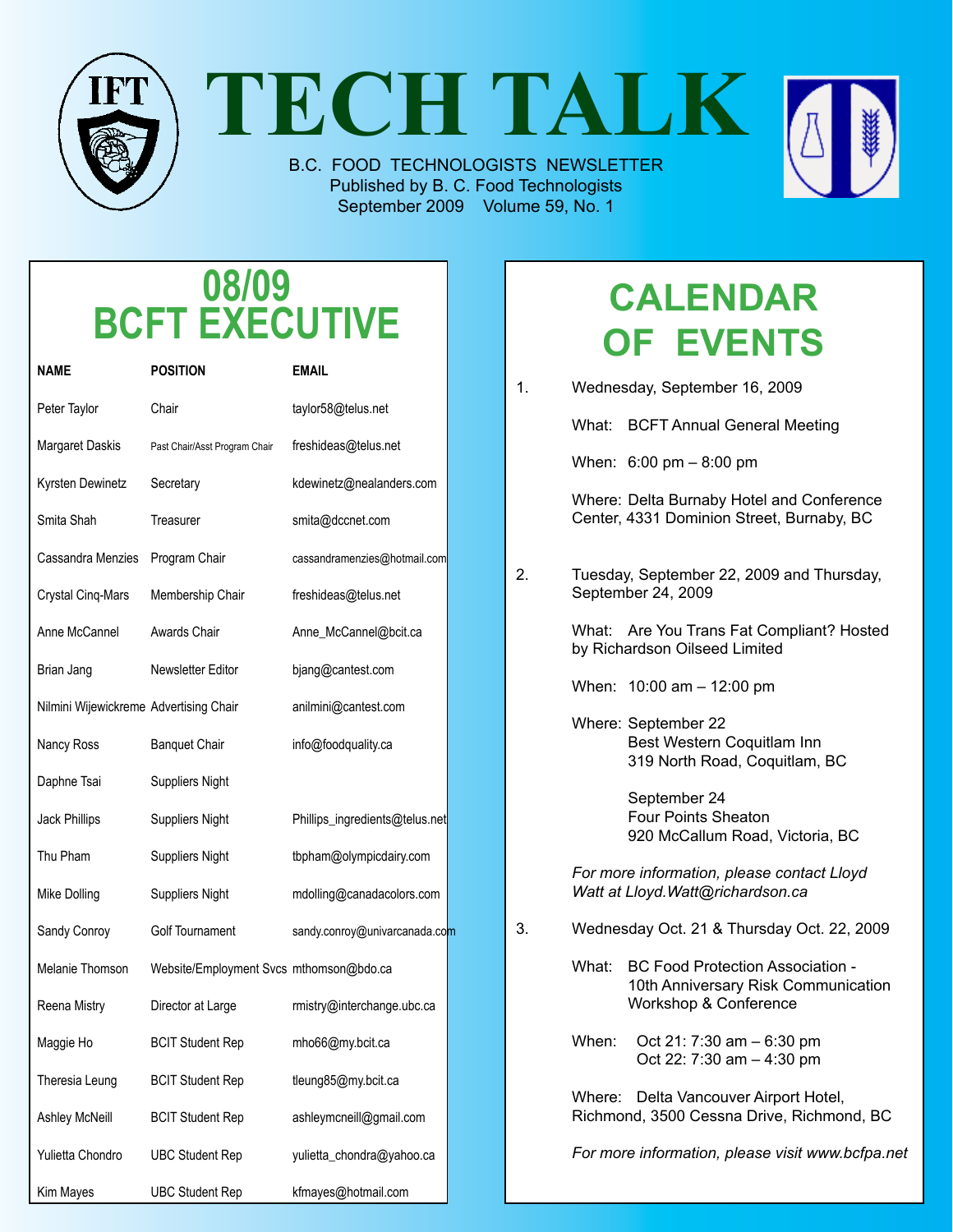### **Message from Chair:**

This issue of Tech Talk marks the end of the BCFT 2008/2009 season. Mark your calendars for our Annual General Meeting (AGM) on Wednesday September 16th 2009 at the Delta Burnaby Hotel and Conference Center. This will mark the beginning of our next season.

This season included a number of successful events. The season started with a Joint Event with BC Food Protection Association in October. Followed by Student's Night in January which was hosted by Chef Charlie Baggs, who outlined the methods for converting gold standard recipes to commercial formulas and flavour B.A.S.I.C.S.

Once again Supplier's Night was a great success and the proceeds were able to continue our scholarship funding of BCIT and UBC Food Sciences. Finally we ended the season with the CIFST National Symposium Series on 'The Future of Food'.

The seminar plans for upcoming season are already in the works and tentative events may be announced at the AGM.

I am pleased to announce that we have again had a number of volunteers step forward in the last few months to be part of our new executive for 2009/2010 and we have almost a complete slate.

I encourage any member that would like to run for an executive position to put their name forward to me prior to the AGM. The executive positions will be voted on and ratified at the AGM.

As an association we hope and continue to provide you with the tools to assist you in your careers. Take advantage of your association and executive committee! If you need more from your association do not hesitate to ask. Visit our website at www.bcft.ca for contact information.

From me and the BCFT Executive, we wish you and yours a great summer. Enjoy the weather and we will see you again at the AGM in September.

Peter Taylor

2008/2009 Chair BCFT





### **BCFT 2009 Annual Golf Tournament**

This year, the BCFT 2009 golf tournament and banquet was held on May 29th at Eaglequest Coyote Creek Golf Course in Surrey. The weather was sunny and hot and all of the golfers had fun. Winners of the event included:

Ladies Longest Drive: Kim Mayes Men's Longest Drive: Jim Cherry Ladies KP: Nicole Higgins Men's KP: Richard Berg Winning Team: Mario Columbo

 Martin Prasad Bruce Larkin Charmaine Fernandes

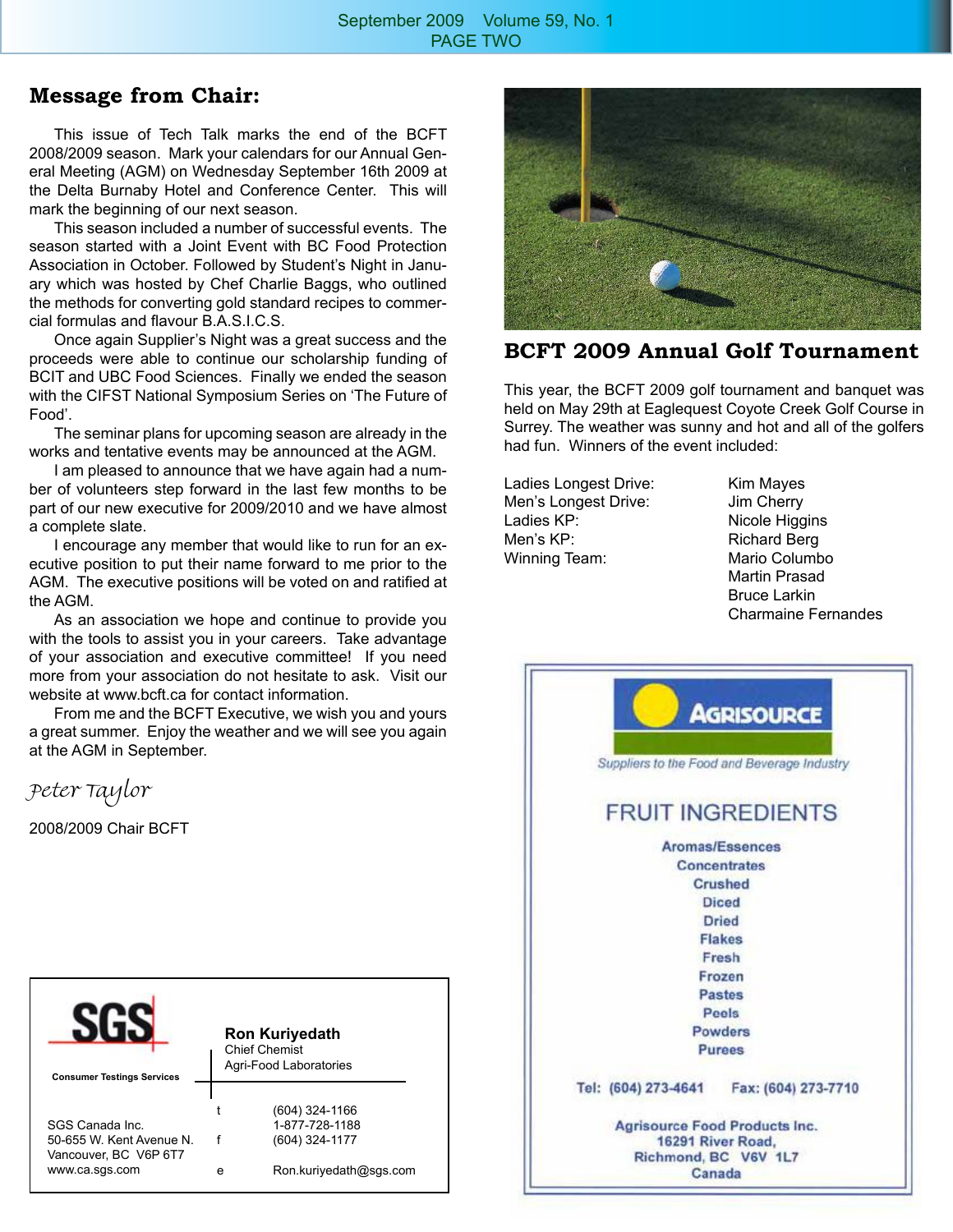## **BCIT School of Business:**  *Operations Management Students Help Improve Business Performance*

Each year teams of students from the Operations Management Program of BCIT's School of Business participate in industry projects as part of their course of studies. These projects allow the students to help their industry hosts improve operational effectiveness by applying the mix of business and engineering skills which they have learned through their studies in the areas of industrial engineering, total quality management, supply chain management, accounting, information technology, business systems analysis and production and inventory control.

Recent projects that the student teams were involved in include:

-Developing document control and communication for an emergency response office

-Improving inventory management for a manufacturer resulting in an inventory reduction with an estimated annual costsaving of \$30,000

-Improving material flow to a distribution warehouse resulting in improved customer-service performance

-Developing and configuring customer-relations management systems for a retail store chain

-Improving purchasing and accounts payable processes for a building service contractor

-Conducting feasibility studies on expanding product recycling and reclamation

Over the years the Operations Management program has conducted scores of studies for a wide variety of organizations in all sectors of the economy with a considerable degree of success and value to the project hosts. Enabling our students work in an actual industry situation is arguably one of the most valuable things we do. We are inviting you to join us in the education of the next generation of problem solvers and Operations Managers in Industry. If you are interested in becoming a project host, or if you would like to find out more about the next round of student projects which start in September, please contact

Richard Ranftl Instructor, Operations Management Program BCIT School of Business Ph: 604 451-6750 | E-mail: Richard Ranftl@bcit.ca



# **THE BCFT is LOOKING for YOU!**

 As you know the BCFT is run entirely by volunteers and once again we are soliciting members for their interest in participating in next years executive. We will have a number of vacancies to fill. Help keep our flame burning bright.

 If you are interested in volunteering please contact Peter Taylor - ptaylor@bcft.ca.

# **THINK ABOUT ADVERTISING IN TECH TALK**

You can't afford to miss this opportunity to advertise with us.

"Tech Talk" is published approximately 9 times a year by the British Columbia Food Technologists Association (BCFT). As the official publication of the association, Tech Talk reaches the local audience of individuals in the Food Science and Technology profession - your ad in Tech Talk will keep you on top of our readership of over 300 individuals.

For complete details on placing your ad in Tech Talk, contact Nilmini Wijewickreme, CanTest Ltd., 4606 Canada Way, Burnaby, BC, V5G 1K5. Tel: 604-734-7276; Fax: 604-731- 2386; E-mail: anilmini@cantest.com.

We accept either a type written, clear, ready-to-print copy of your ad in PDF or TIFF format in color or black and white, or a hard copy of business cards.

| <b>Business card</b>         | $(4" \times 2")$  | \$30  |
|------------------------------|-------------------|-------|
| Page Sponsor                 | $(8" \times 2")$  | \$50  |
| 1⁄4 Page Sponsor             | $(4" \times 5")$  | \$60  |
| 1/ <sub>2</sub> Page Sponsor | $(4" \times 10")$ | \$90  |
| Full Page Sponsor (8" x 10") |                   | \$150 |

(Rates indicated are on per issue basis. \*Discounts up to 10% are available for advertising in multiple issues\*).

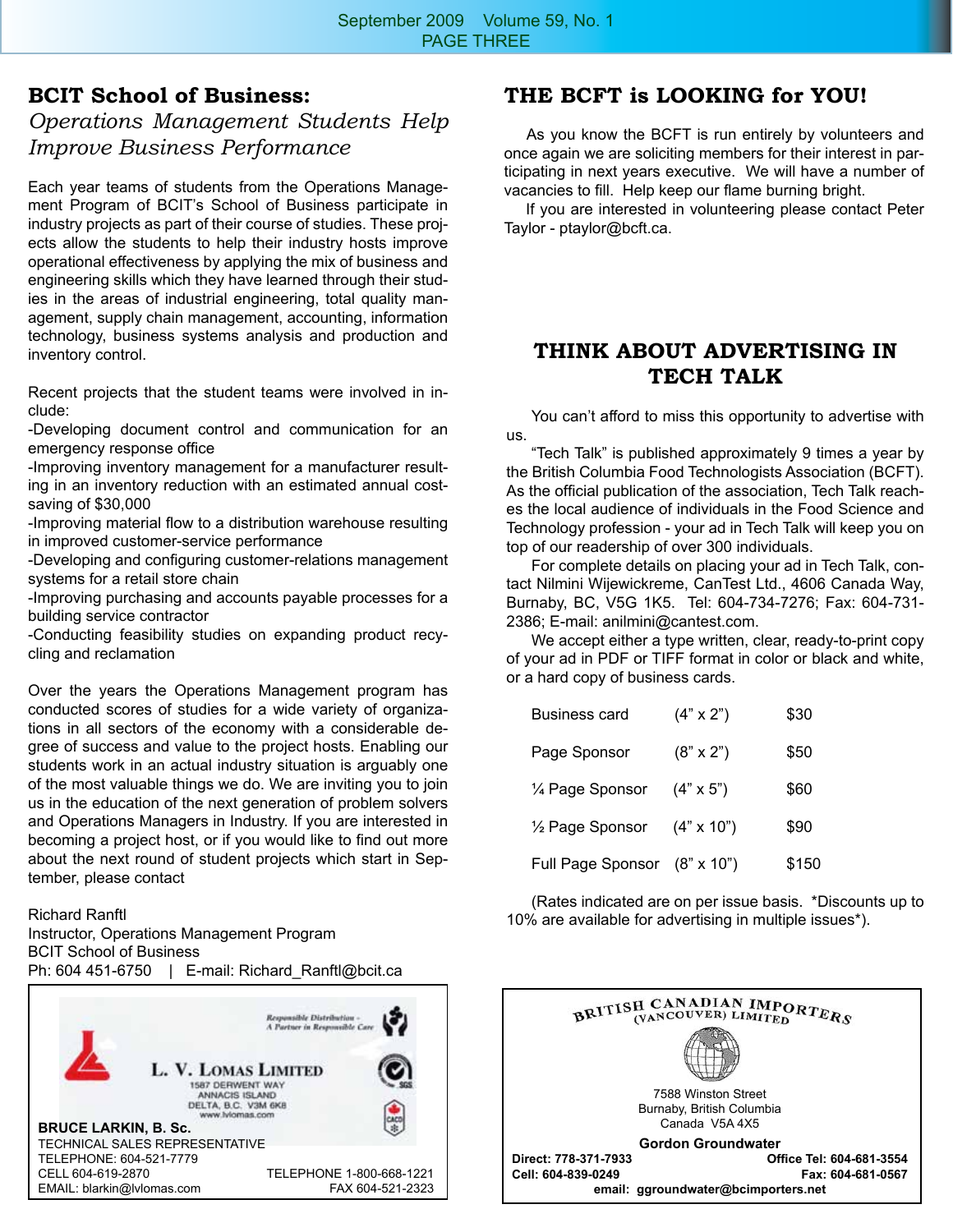#### September 2009 Volume 59, No. 1 PAGE FOUR

## **BCFT Website**

 Please check out the BCFT website at www.bcft.ca for:

Up to date information about upcoming BCFT events

• Job Postings, for those companies needing a hard working food technologist

• Job Seekers, for those hard working food technologist needing a company



• Book your table at Supplier's Night using our online registration.

If you have any feedback or events that you would like posted, please email Melanie Thomson at webmaster@bcft.ca.



**FAX** 604-940-4180 www.nealanders.com

**TORONTO MONTREAL VANCOUVER CALGARY EDMONTON**



**Lucie Nicholls** General Manager

#212-1515 Broadway Street Port Coquitlam, BC V3C 6M2 Canada

Tel: 604-468-9800 Toll Free: 1-866-468-9800 Fax: 604-468-9801 Cell: 604-866-9804 www.carmiflavors.com lucienicholls@carmiflavors.com

**CANT** A LIFE SCIENCE COMPANY

# **B** FOOD SAFETY



# **Expertise in Food Analysis**

- · Pesticide Residues & Hormones
- Nutrition Labelling
- Microbiology
- Food Chemistry
- Natural Health Products
- Gas Testing for Package Evaluation
- Effluent Water Testing

Call 1 800 665 8566, visit www.cantest.com or email foodsafety@cantest.com for further information

VANCOUVER

VICTORIA

KELOWNA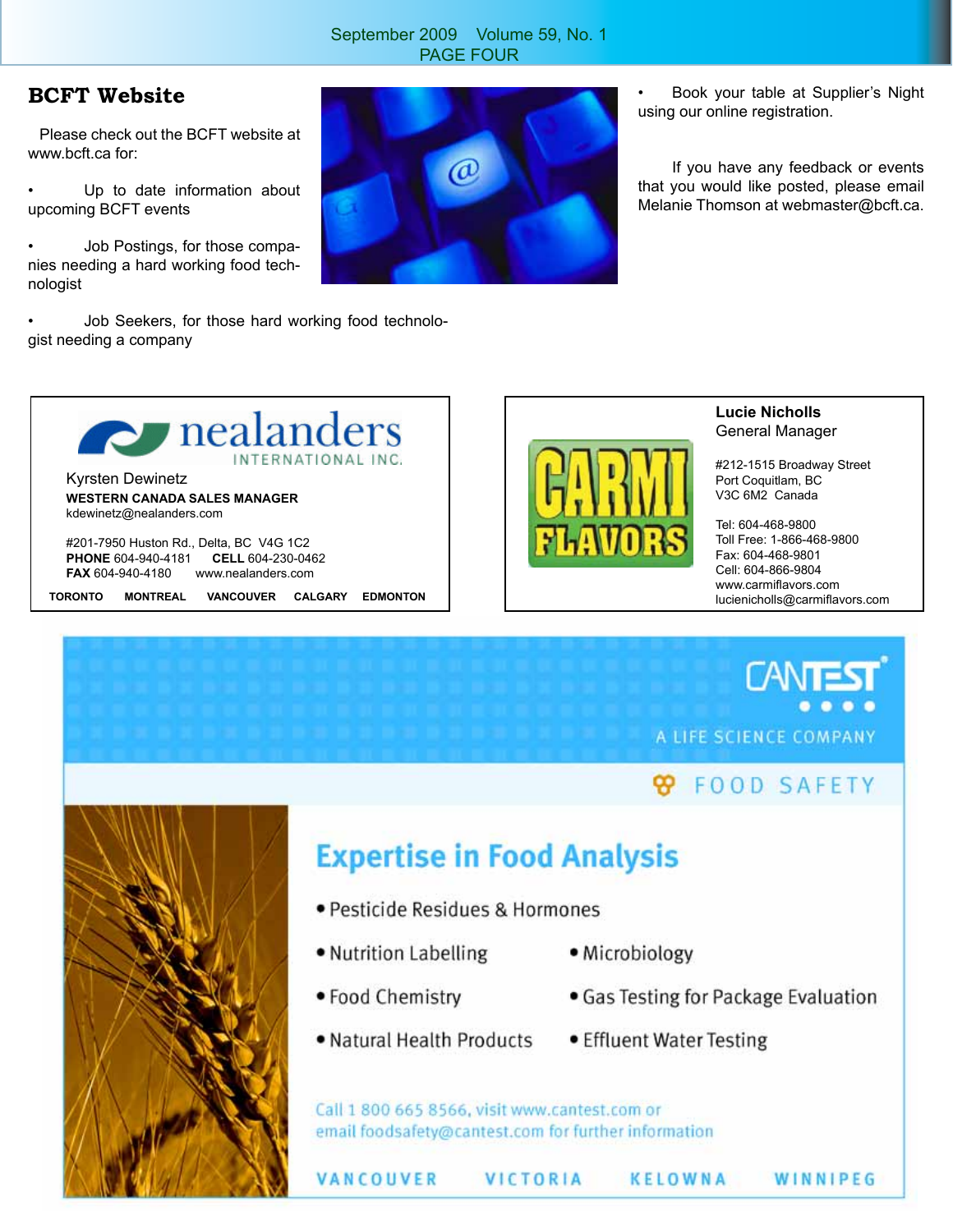# **Sunflower oil** creates products that stand out from your competition!

Why?..Exceptional stability and high smoke point (450°F)

- · Superior shelf-life
- · Longer fry-life'
- . High Omega-9 content
- . Light neutral taste that is significantly better than other oils<sup>2</sup> keeps foods crisp and customers coming back for more!

# **Sunflower oil is an excellent choice for:**

- · Deep-frying
- Snack food formulations
- 
- Marinades and Sauces Bakery reformulations
- · Salad dressings
- · Spray coatings
- . Par-frying frozen and Ethnic foods

# **Place your order today!**

Brenntag Canada Inc. - 416-243-9615 LV Lomas Ltd. - 905-458-1555 Nealanders International Inc. - 800-263-1939 ADM-800-637-5866 x 2319 Cargill - 905-333-8794

Organic and Conventional Expeller-Pressed SunOpta Grains & Foods Group - 707-658-1650

#### Product of the USA. | www.sunflowernsa.com

1. Fry study conducted by Cargill in spring 2009 confirmed mid-oleic and high-oleic sunflower oil had less oil degradation during the frying process than high-oleic canola oil.

0 Trans

-ai

2. Research conducted at USDA/ARS National Center for AG Utilization Research, Peoria. IL.